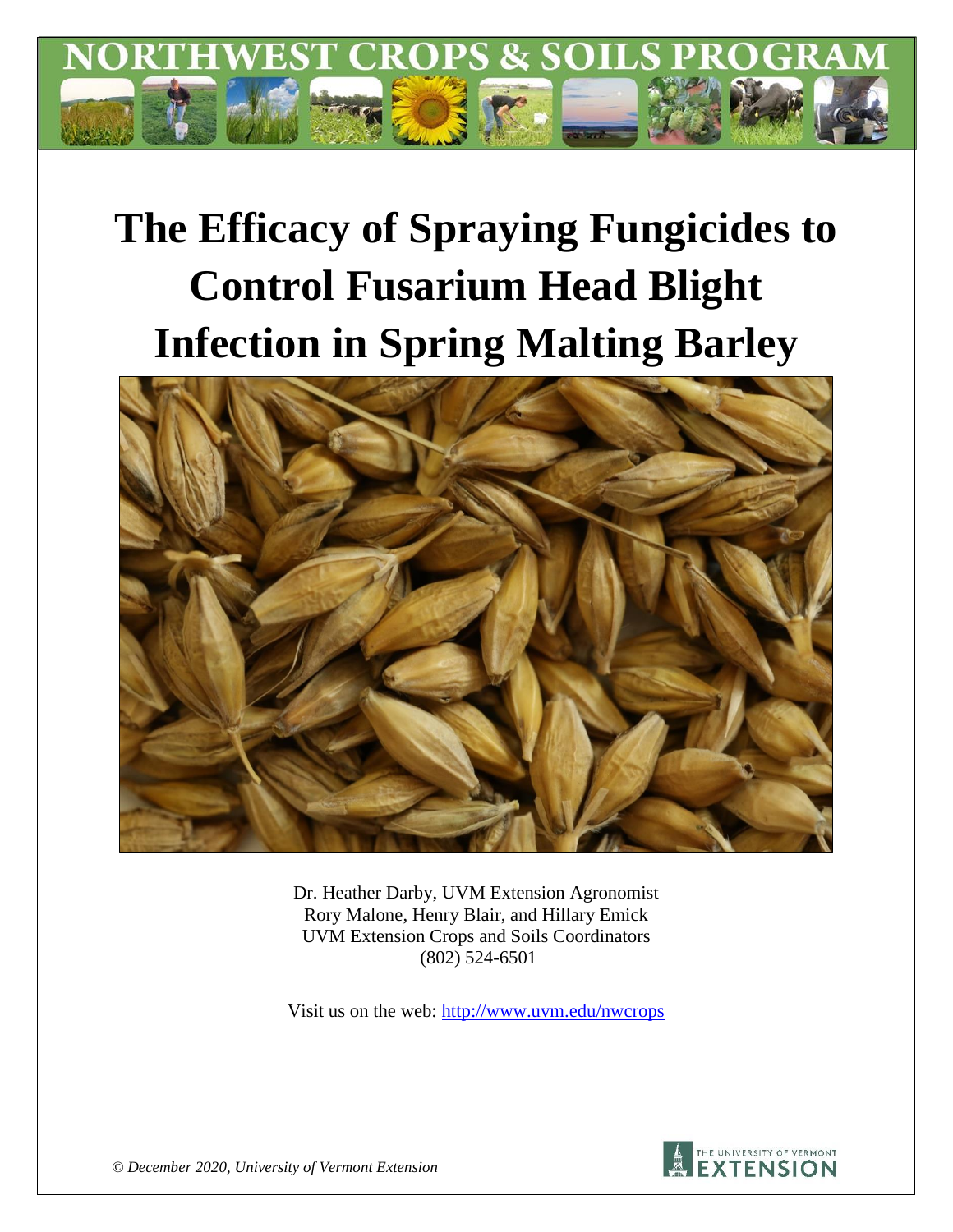#### **THE EFFICACY OF SPRAYING FUNGICIDES TO CONTROL FUSARIUM HEAD BLIGHT INFECTION IN SPRING MALTING BARLEY**

Dr. Heather Darby, University of Vermont Extension [Heather.Darby\[at\]uvm.edu](mailto:Heather.Darby@uvm.edu)

The "localvore" movement and public interest in sourcing local foods has extended into beverages, and the demand for local brewing and distilling ingredients sourced in the Northeast remains high. One market that has generated interest from both farmers and end-users is malted barley. The Northeast is home to over 180 microbreweries and 37 craft distillers. Until recently, local malt was not readily available to brewers or distillers. The expanding malting industry provides farmers with new markets for grain crops. Regional maltsters continue to find it challenging to source enough local grain to match demand for their product. The local barley that is available does not always meet the strict quality standards for malting. One major obstacle for growers is *Fusarium* head blight (FHB) infection of grain. This fungal disease is currently the most significant disease facing organic and conventional grain growers in the Northeast, resulting in loss of yield, shriveled grain, and most importantly, mycotoxin contamination. A vomitoxin called deoxynivalenol (DON) is the primary mycotoxin associated with FHB. The fungus can overwinter in soils and spores can be transported by air currents. *Fusarium* can infect plants at spike emergence through grain fill. Consuming DON at over 1 ppm poses a health risk to both humans and livestock, and products with DON values greater than 1 ppm are considered unsuitable for human consumption by the FDA.

Fungicide applications have proven to be relatively effective at controlling FHB in other barley growing regions. Limited work has been done in this region on the optimum timing for a fungicide application to barley specifically to minimize DON. There are limited studies evaluating organic approved biofungicides, biochemicals, or biostimulants for management of this disease. In April 2020, the UVM Extension Northwest Crops and Soils Program initiated year six of a spring barley fungicide trial to determine the efficacy and timing of fungicide application to reduce FHB infection on cultivars with varying degrees of disease susceptibility.

## **MATERIALS AND METHODS**

A field experiment was established at the Borderview Research Farm located in Alburgh, Vermont in the spring of 2020 to investigate the effects of cultivar resistance, fungicide efficacy, application timing on FHB and DON infection in spring malting barley. The experimental design was a randomized complete block, with a split-plot arrangement of cultivar as the whole-plot and fungicide+timing treatments as the sub-plots. The main plot of cultivar included Robust, a 6-row malting barley that is a FHB susceptible variety, and ND Genesis, a 2-row malting barley. The fungicide+timing treatments are listed in Table 2.

The seedbed was prepared by conventional tillage methods. All plots were managed with practices similar to those used by producers in the surrounding areas (Table 1). The previous crop planted at the site was silage corn and the soil type was Benson rocky silt loam with 3-8% slopes. Prior to planting, the trial area was disked and spike tooth harrowed to prepare for planting. The plots were seeded with a Great Plains Cone Seeder on 9-Apr at a seeding rate of 350 live seeds  $m^2$ . The plot size was 5'x 20'.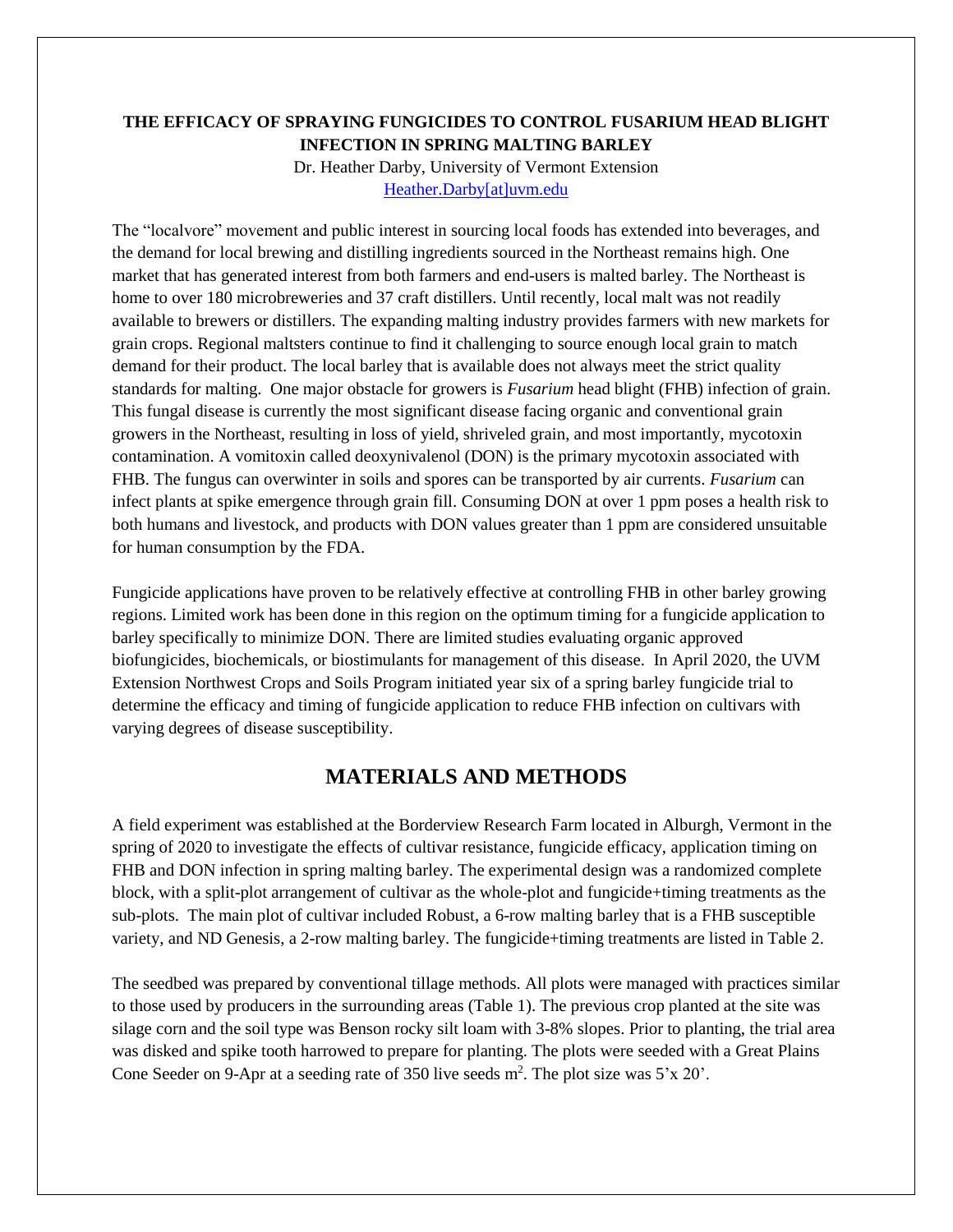| Location                        | <b>Borderview Research Farm</b>        |
|---------------------------------|----------------------------------------|
|                                 | Alburgh, VT                            |
| Soil type                       | Benson rocky silt loam, 3-8% slopes    |
| <b>Previous crop</b>            | Silage corn                            |
| <b>Row spacing (inch)</b>       |                                        |
| Seeding rate (live seed $m-2$ ) | 350                                    |
| <b>Replicates</b>               | 4                                      |
| <b>Varieties</b>                | ND Genesis and Robust                  |
| <b>Planting date</b>            | $9 - Apr$                              |
| <b>Harvest date</b>             | $21-Jul$                               |
| Harvest area (ft)               | 5 x 20                                 |
| <b>Tillage operations</b>       | Spring plow, disk & spike tooth harrow |

**Table 1. Trial agronomic information, 2020.** 

Fungicides trialed in the 2020 spring barley fungicide trial included Miravis Ace, Prosaro, Caramba, and ChampION (Tables 2 and 3). Miravis Ace was applied at Feekes stage 10.3 (when the grain head is halfemerged from the sheath), at heading (Feekes state 10.5), and at 4-6 days past heading. Prosaro and Caramba were applied at heading. ChampION was applied at heading, at 4-6 days post-heading, and one plot per replicate was treated both at heading and at five days post-heading. Treatments consisted of a combination of applications of two fungicides. For one dual treatment, Miravis Ave was applied at heading, followed by Prosaro four days after heading. For the other dual treatment, Miravis Ace was applied at heading followed by Caramba four days after heading. Each variety was treated as it reached the appropriate state of maturity (Table 2).

Heading date applications were applied when the barley reached 50% spike emergence (Table 2). The adjuvant 'Induce' was added to all treatments at a rate of 0.125%. All but one plot (control) in each replicate was inoculated on the same day that the heading treatment was applied, with a spore suspension (100,000 spores/ml) consisting of a mixture of isolates of *Fusarium graminearum* endemic to the area. The control plots were sprayed with water with no *Fusarium* spores. One plot per replicate was inoculated with *Fusarium* but was not treated with a fungicide (*Fusarium* only). Six days after the heading application for the Robust barley, and five days after heading application for Genesis barley, plots not previously treated with a fungicide were sprayed with the fungicide treatments except for the control and *Fusarium* only plots (Table 2). The second part of the dual application treatments were applied four days after heading. The applications were made using a Bellspray Inc. Model T4 backpack sprayer. This model had a carbon dioxide pressurized tank and a four-nozzle boom attachment. It sprayed at a rate of 10 gallons per acre.

#### **Table 2. Treatment Application Dates.**

| <b>Variety and Treatment</b>            | <b>Application Date</b> |
|-----------------------------------------|-------------------------|
| Genesis 10.3 Feekes- Early Applications | $16$ -Jun               |
| <b>Genesis Heading Applications</b>     | $23$ -Jun               |
| Genesis Inoculated with Fusarium        | $24$ -Jun               |
| Genesis Post-heading Applications       | $28$ -Jun               |
| Robust 10.3 Feekes- Early Applications  | $12$ -Jun               |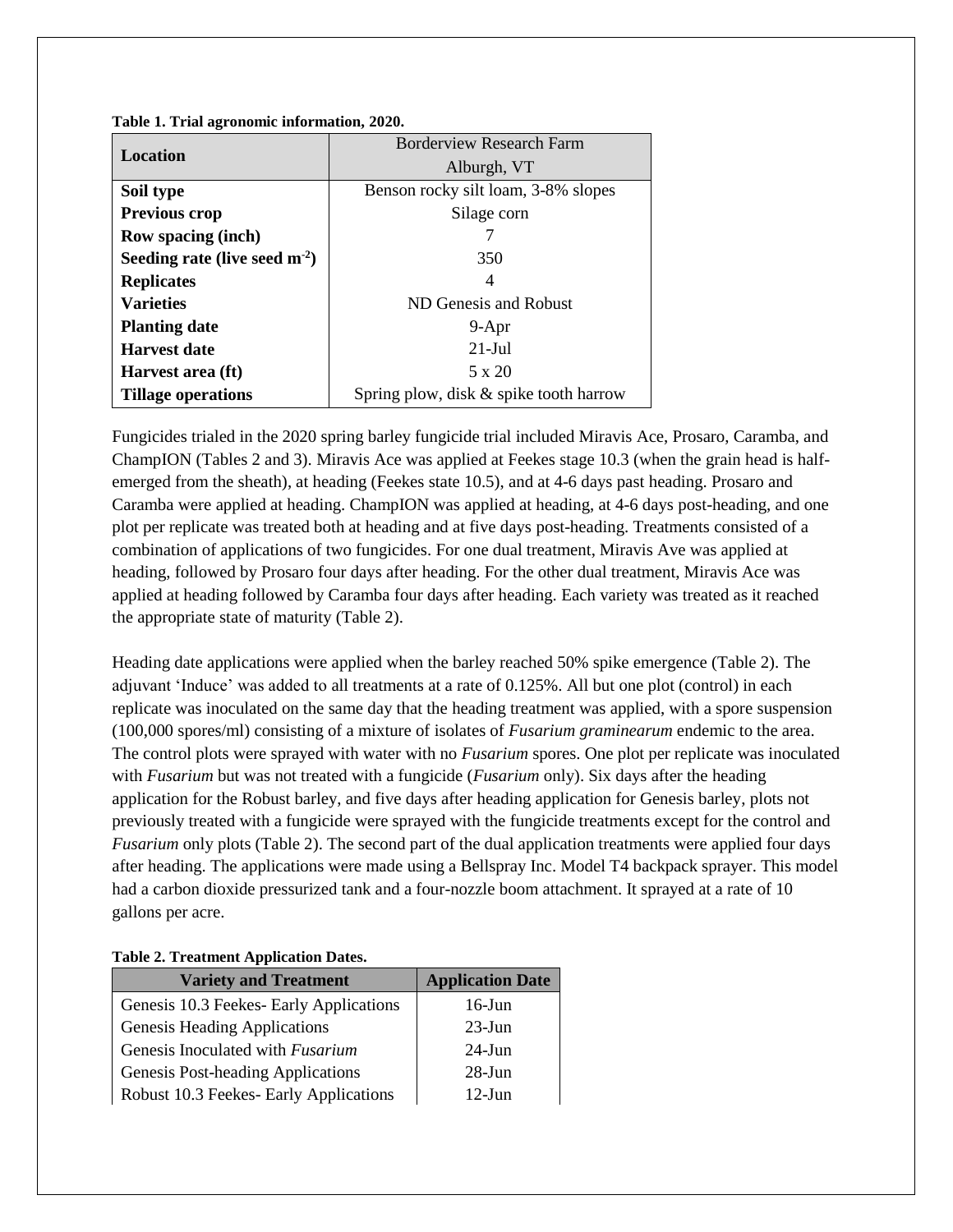| <b>Robust Heading Applications</b>      | $17$ -Jun |
|-----------------------------------------|-----------|
| Robust Inoculated with <i>Fusarium</i>  | $18$ -Jun |
| <b>Robust Post-Heading Applications</b> | $23$ -Jun |

On 10-Jul, when the barley reached the soft dough growth stage, FHB intensity was assessed by randomly clipping 60-100 heads from each plot, counting spikes, and visually assessing each head for FHB infection. The infection rate was assessed by using the North Dakota State University Extension Service's "A Visual Scale to Estimate Severity of *Fusarium* Head Blight in Wheat" online publication.

Grain plots were harvested with an Almaco SPC50 plot combine on 21-Jul. The harvest area was 5' x 20'. Grain moisture, test weight, and yield were measured at harvest. Harvest moisture and test weight were determined for each plot using a DICKEY-john Mini GAC moisture and test weight meter. Higher test weight in barley is associated with better malting quality. The acceptable test weight for barley is 48 lbs  $bu^{-1}$ .

Following harvest, barley was cleaned with a small Clipper cleaner (A.T. Ferrell, Bluffton, IN). A onepound subsample was collected to determine quality. Approximately 300 g of each sample was ground into flour using the Perten LM3100 Laboratory Mill. Deoxynivalenol (DON) concentrations were analyzed using Veratox DON 2/3 Quantitative test from the NEOGEN Corp. This test has a detection range of 0.5 to 5 ppm. Samples with DON values greater than 1 ppm are considered unsuitable for human consumption by the FDA.

Following is a list of the fungicides and application rates evaluated in this trial (Table 3). Descriptions have been provided from manufacturer information.

| <b>Treatments</b>    | <b>Application rate</b>                       |
|----------------------|-----------------------------------------------|
|                      |                                               |
| Control              | Water                                         |
| Caramba              | 14 fl oz $ac^{-1}$ + 125% Induce $ac^{-1}$    |
| ChampION             | 1.5 lbs $ac^{-1}$                             |
| Miravis Ace          | 13.7 fl oz $ac^{-1}$ + .125% Induce $ac^{-1}$ |
| Prosaro              | 6.5 fl oz ac-1 +.125% Induce $ac^{-1}$        |
| Fusarium graminearum | $100,000$ spores/ml                           |

|  | Table 3. Plot treatments-fungicide application rates. |  |  |
|--|-------------------------------------------------------|--|--|
|  |                                                       |  |  |

**Caramba®** (EPA# 7969-246) fungicide is a highly effective fungicide containing the active ingredient metconazole, resulting in significant yield protection and reductions of deoxynivalenol (DON) levels in grain. It is not only effective on head scab, but provides control of late-season foliar diseases as well.

**ChampION®** (EPA# 55146‐1) is a 77% copper hydroxide-based, broad-spectrum fungicide for disease control. When copper hydroxide is mixed with water, it releases copper ions, which disrupt the cellular proteins of the fungus. This product is approved for use in organic production systems.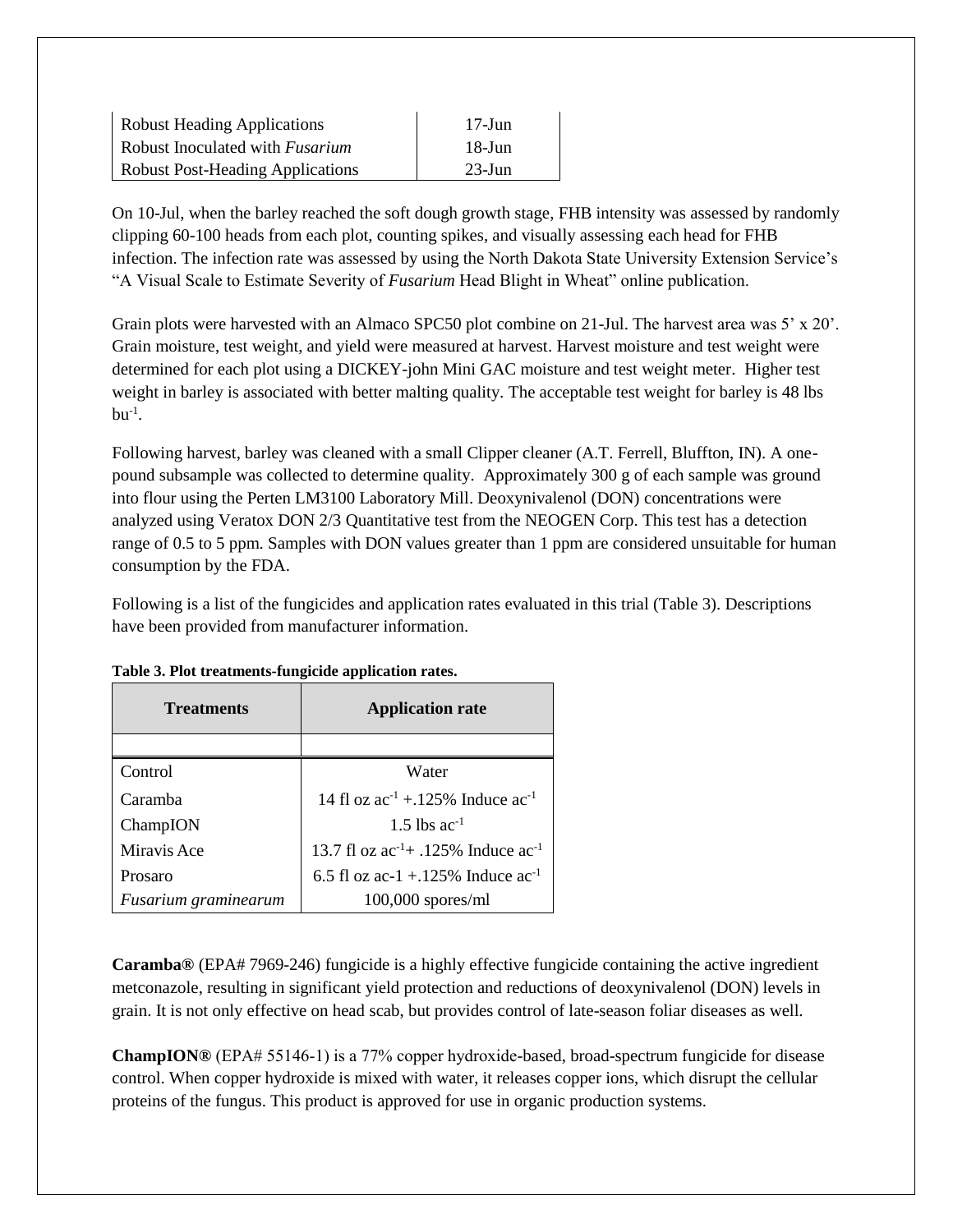**Miravis® Ace** (EPA# 100-1601) is a combination of propiconazole and Adepidyn®fungicide – the first SDHI mode of action available for *Fusarium* head blight control. It distributes evenly within the leaf and creates a reservoir within the wax layer of the leaf that withstands rain and degradation. It also provides protection against Septoria leaf spot and other foliar disease.

**Prosaro®** (EPA# 264-862) fungicide provides broad-spectrum disease control, stops the penetration of the fungus into the plant and the spread of infection within the plant and inhibits the reproduction and further growth of the fungus.

Data were analyzed using a general linear model procedure of SAS (SAS Institute, 2008). Replications were treated as random effects, and treatments were treated as fixed. Mean comparisons were made using the Least Significant Difference (LSD) procedure where the F-test was considered significant, at p<0.10. Variations in genetics, soil, weather, and other growing conditions can result in variations in yield and quality. Statistical analysis makes it possible to determine whether a difference between treatments is significant or whether it is due to natural variations in the plant or field. At the bottom of each table, a LSD value is presented for each variable (i.e. yield). Least Significant Differences (LSDs) at the 0.10 level of significance are shown. This means that when the difference between two treatments within a column is equal to or greater to the LSD value for the column, there is a real difference between the treatments 90% of the time. In the example to the right, treatment C was significantly different from

treatment A, but not from treatment B. The difference between C and B is 1.5, which is less than the LSD value of 2.0 and so these treatments were not significantly different in yield. The difference between C and A is equal to 3.0, which is greater than the LSD value of 2.0. This means that the yields of these treatments were significantly different from one another. Treatment B was not significantly lower than the top yielding treatment, indicated in bold. A lack of significant difference is indicated by shared letters.

| <b>Treatment</b> | Yield             |
|------------------|-------------------|
| A                | 6.0 <sup>b</sup>  |
| B                | 7.5 <sup>ab</sup> |
| C                | 9.0 <sup>a</sup>  |
| LSD              | 2.0               |

## **RESULTS**

Seasonal precipitation and temperature recorded at a weather station at Borderview Research Farm are displayed below in Table 4. April and May were colder than normal, followed by a warm June, and a hot, recording-setting July. July was 4.17° F warmer than the norm. All months during the growing season had lower precipitation than the 30-year average, with 3.81 inches less over the four-month period than average. Through the four months of the growing season there was an accumulation of 3433 Growing Degree Days (GDDs), 55 GDDs above the 30-year norm.

| Alburgh, VT                         | April   | May     | June | July |  |
|-------------------------------------|---------|---------|------|------|--|
| Average temperature $({}^{\circ}F)$ | 41.6    | 56.1    | 66.9 | 74.8 |  |
| Departure from normal               | $-3.19$ | $-0.44$ | 1.08 | 4.17 |  |
|                                     |         |         |      |      |  |
| Precipitation (inches)              | 2.09    | 2.35    | 1.86 | 3.94 |  |

**Table 4. Temperature and precipitation summary for Alburgh, VT, 2020.**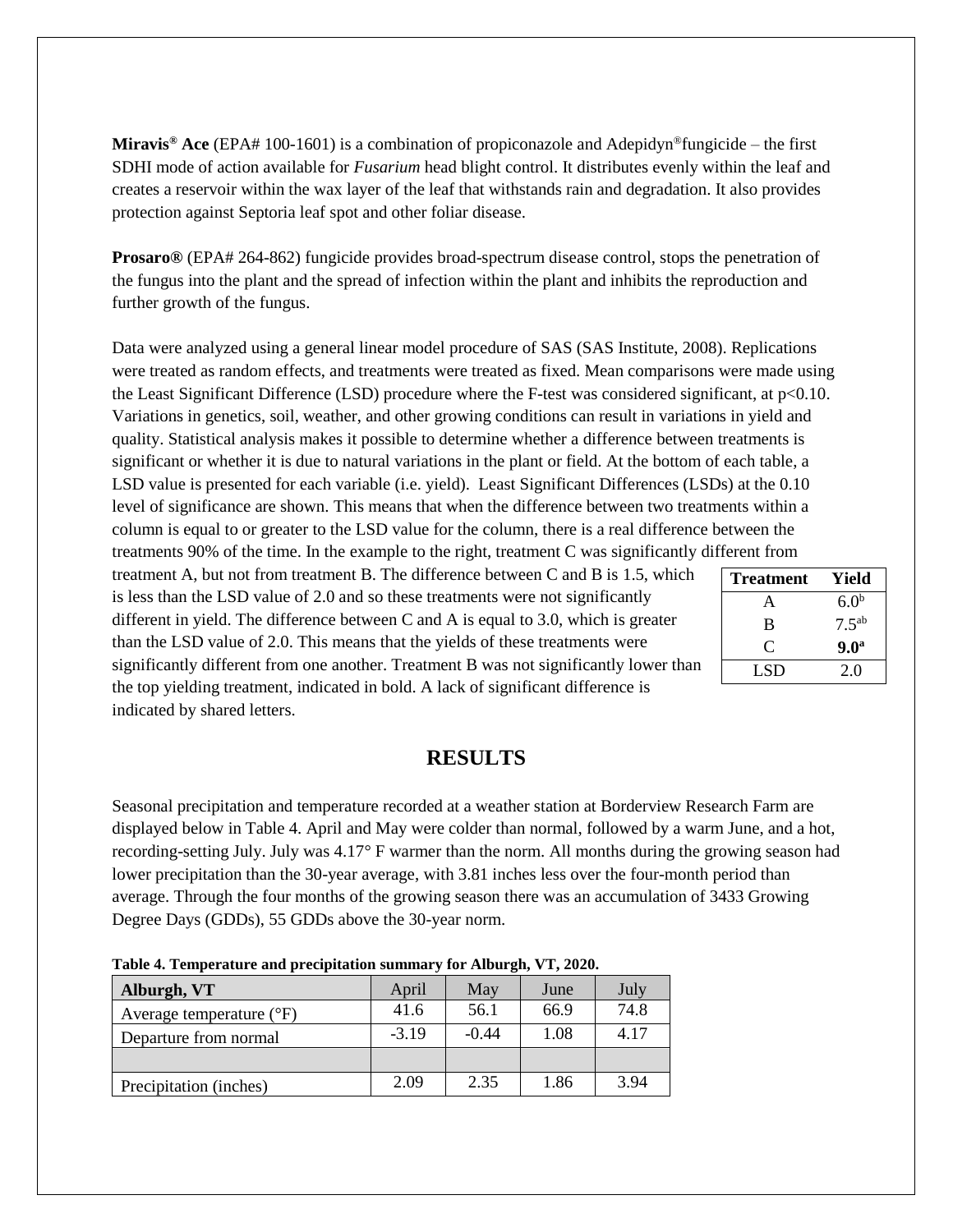| Departure from normal         | $-0.72$ | -1.04 | -1 77 | $-0.28$ |
|-------------------------------|---------|-------|-------|---------|
|                               |         |       |       |         |
| Growing Degree Days (32-95°F) | 315     | 746   | 1046  | 1326    |
| Departure from normal         | $-99$   | $-13$ | 35    | 132     |

Based on weather data from a Davis Instruments Vantage Pro2 with WeatherLink data logger. Historical averages are for 30 years of data provided by the NOAA (1981-2010) for Burlington, VT.

#### *Barley Variety x Fungicide+Timing Interactions:*

There were no statistical interactions between treatments and varieties.

#### *Impact of Fungicide and Timing*

There were significant differences between treatments for DON concentrations (Table 6, Figure 1). Harvest metrics are shown in Table 5 and DON concentrations and FHB severity are shown in Table 6. Harvest moisture, test weight, yield,100 kernel weights, and FHB incidence and severity did not differ statistically by treatment.

All treatments and timings, including the control and the *Fusarium* inoculated plots, had DON concentrations below the 1 ppm threshold recommended by the FDA. It is important to note that DON results were below the detection minimum of 0.5, which means these results may not be precise. Eight treatments had DON concentrations less than that of the uninoculated control (0.19 ppm). These included Miravis Ace at heading, Miravis Ace followed by Caramba, Miravis Ace followed by Prosaro, Miravis Ace at Feekes 10.3, Miravis Ace post heading, Caramba, and Prosaro. The treatment with the lowest DON concentration was Miravis Ace at heading at 0.03 ppm, which was significantly lower than all ChampION treatments, and the *Fusarium* inoculated plots. The *Fusarium* inoculated plots had the highest DON concentrations as expected, and they were statistically similar to only the three ChampION treatments and the control. All treatments were similar to the control, which is not surprising considering it was a hot and dry June and July, with poor conditions for DON.

There were no significant differences between treatments in the severity of FHB infection and incidence of infection. Caramba applied at heading had the lowest in average FHB severity (7.66%), and Prosaro applied at headed had the lowest FHB incidence (0.02%). The incidence of infected heads refers to the proportion of barley spikes showing any sign of FHB infection compared to the uninfected spikes in that treatment. The average infected head severity refers to the extent to which infected heads are affected by FHB symptoms. The trial average for FHB severity was 13.0% and the average incidence of FHB infection was 0.049%.

| <b>Treatment</b>                       | <b>Harvest</b><br>moisture | <b>Test</b><br>weight  | <b>Yield at</b><br>13.5%<br>moisture | <b>100</b><br>kernel<br>weight |  |
|----------------------------------------|----------------------------|------------------------|--------------------------------------|--------------------------------|--|
|                                        | $\frac{0}{0}$              | $lbs$ bu <sup>-1</sup> | $lbs$ ac <sup>-1</sup>               | g                              |  |
| Miravis Ace Post-Heading               | 14.20                      | 45.7                   | 3228                                 | 4.58                           |  |
| Miravis Ace Feekes 10.3                | 14.13                      | 45.3                   | 3406                                 | 4.51                           |  |
| Miravis Ace Heading                    | 14.09                      | 45.3                   | 3369                                 | 4.49                           |  |
| Miravis Ace (Heading) & Caramba (Post) | 15.13                      | 45.8                   | 3962                                 | 4.55                           |  |

**Table 5. Harvest quality by fungicide treatment and timing, Alburgh, VT, 2020.**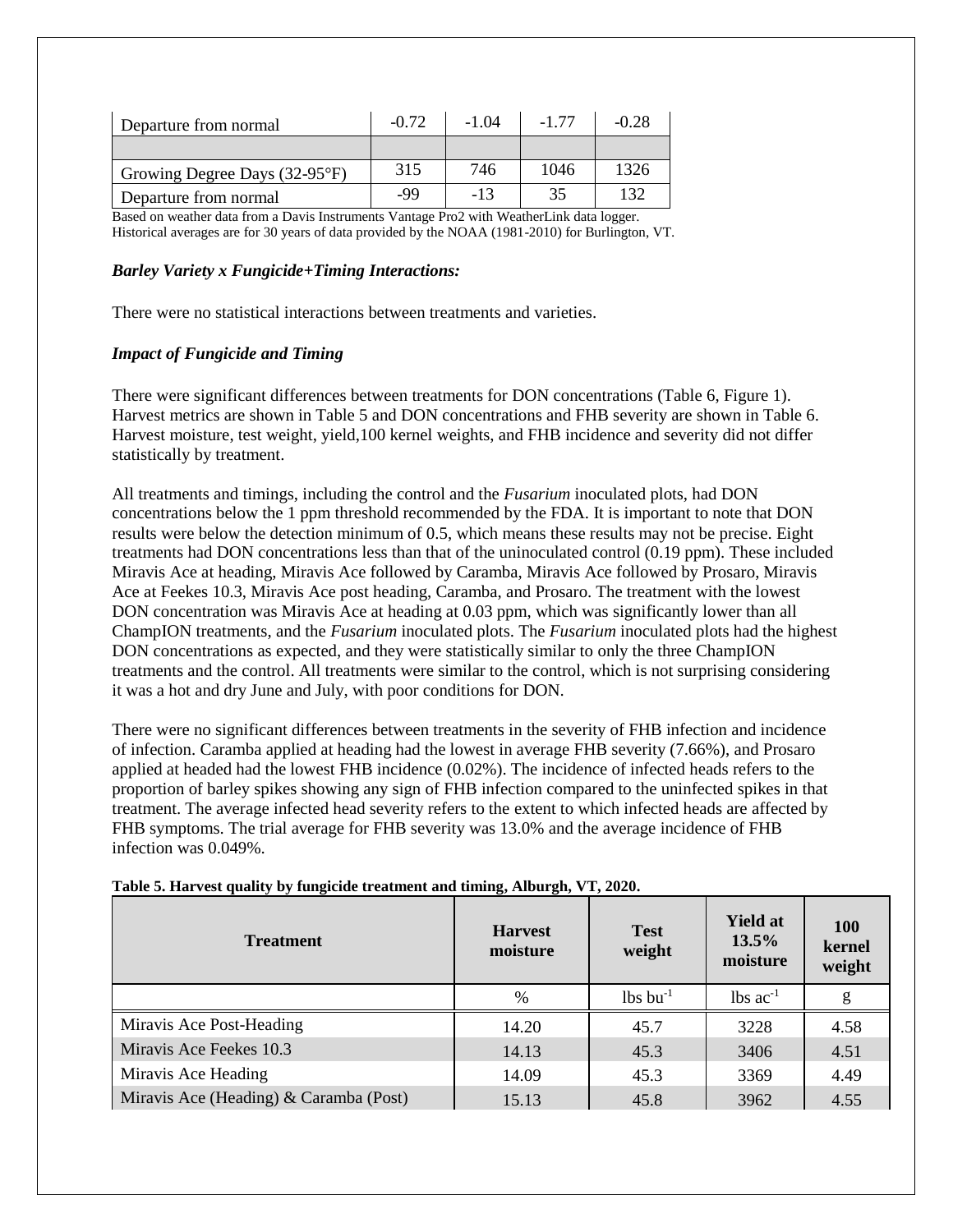| Miravis Ace (Heading) & Prosaro (Post) | 14.50           | 45.1      | 3814      | 4.50      |
|----------------------------------------|-----------------|-----------|-----------|-----------|
| Caramba Heading                        | 14.41           | 44.4      | 3314      | 4.46      |
| <b>ChampION</b> Post-Heading           | 13.95           | 46.8      | 3746      | 4.53      |
| ChampION Heading & Post-Heading        | 14.13           | 45.8      | 3946      | 4.54      |
| ChampION Heading                       | 13.96           | 45.3      | 3392      | 4.41      |
| Inoculated Fusarium spores             | 14.40           | 46.2      | 3656      | 4.65      |
| Prosaro Heading                        | 13.76           | 45.6      | 3240      | 4.59      |
| Non-sprayed, non-inoculated control    | 14.01           | 45.3      | 3281      | 4.40      |
| LSD $(p=0.10)$ †                       | NS <sub>1</sub> | <b>NS</b> | <b>NS</b> | <b>NS</b> |
| <b>Trial Mean</b>                      | 14.2            | 45.6      | 3530      | 4.52      |

<sup>†</sup> LSD- Least significant difference at  $p=0.10$ .

‡NS- Not significant.

| <b>Treatment</b>                       | <b>DON</b>            | <b>Average FHB</b><br>severity | Incidence of<br><b>FHB</b> infected<br>heads |
|----------------------------------------|-----------------------|--------------------------------|----------------------------------------------|
|                                        | ppm                   | $\%$                           | $\%$                                         |
| Miravis Ace Post-Heading               | 0.11 <sup>abc</sup>   | 10.2                           | 0.041                                        |
| Miravis Ace Feekes 10.3                | $0.07^{ab}$           | 11.8                           | 0.062                                        |
| Miravis Ace Heading                    | 0.03 <sup>a</sup>     | 12.1                           | 0.036                                        |
| Miravis Ace (Heading) & Caramba (Post) | $0.04^{\rm a}$        | 15.5                           | 0.070                                        |
| Miravis Ace (Heading) & Prosaro (Post) | $0.05^{\rm a}$        | 11.0                           | 0.058                                        |
| Caramba Heading                        | $0.14$ <sup>abc</sup> | 7.66                           | 0.026                                        |
| <b>ChampION</b> Post-Heading           | 0.27 <sup>cd</sup>    | 15.3                           | 0.054                                        |
| ChampION Heading & Post-Heading        | 0.26 <sup>cd</sup>    | 10.9                           | 0.073                                        |
| <b>ChampION</b> Heading                | 0.22 <sup>bcd</sup>   | 14.9                           | 0.050                                        |
| Inoculated Fusarium spores             | $0.33^{d}$            | 14.4                           | 0.064                                        |
| Prosaro Heading                        | $0.14$ <sup>abc</sup> | 14.9                           | 0.020                                        |
| Non-sprayed, non-inoculated control    | $0.19$ abcd           | 17.0                           | 0.033                                        |
| LSD(0.10)                              | 0.153                 | <b>NS</b>                      | <b>NS</b>                                    |
| <b>Trial Mean</b>                      | 0.15                  | 13.0                           | 0.049                                        |

### **Table 6. DON concentrations and FHB severity by fungicide treatment and timing, Alburgh, VT, 2020.**

<sup>†</sup>Treatments within a column with the same letter are statistically similar. LSD- Least significant difference. NS- Not significant. The top performing treatment in each column is indicated in **bold.**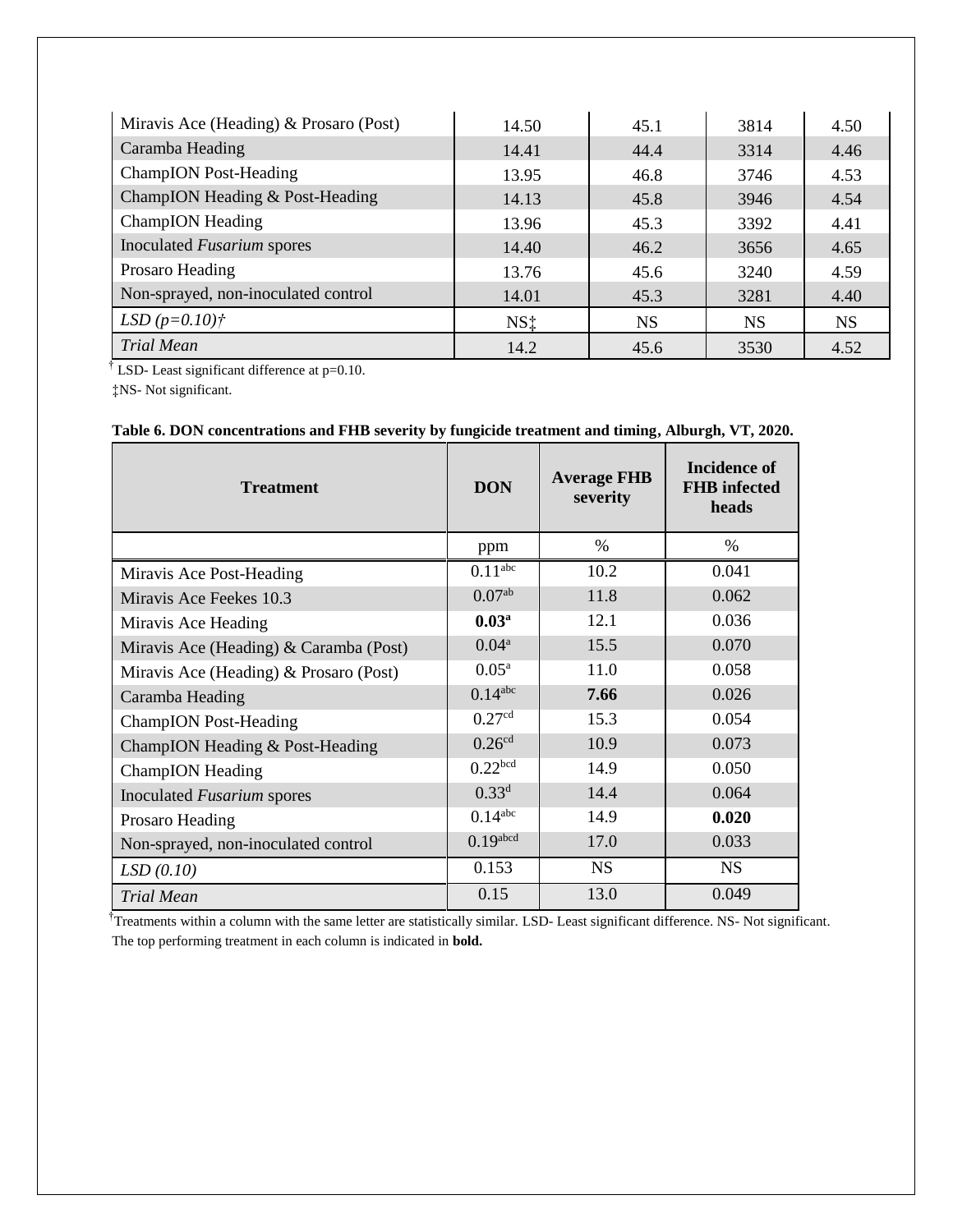

**Figure 1. The impact of application timing and fungicide on barley yield and DON concentration.** *Treatments with the same letter did not differ significantly by DON concentration. No yields differed significantly by treatment.* 

#### *Impact of Variety*

There were significant differences between varieties in harvest moisture, test weight, 100 kernel weights, yield, and DON concentrations (Table 7, Figure 2). There were no significant differences by variety in FHB severity and incidence of FHB infection.

| <b>Variety</b>    | <b>Harvest</b><br>moisture | <b>Test weight</b>     | <b>Yield</b><br>@13.5%<br>moisture | 100<br>kernel<br>weight | <b>DON</b> | <b>Average</b><br><b>FHB</b><br>severity | <b>Incidence of</b><br><b>FHB</b> infected<br>heads |
|-------------------|----------------------------|------------------------|------------------------------------|-------------------------|------------|------------------------------------------|-----------------------------------------------------|
|                   | %                          | $lbs$ bu <sup>-1</sup> | $lbs$ ac <sup>-1</sup>             | g                       | ppm        | %                                        | %                                                   |
| Genesis           | 15.4                       | 45.1                   | 3660                               | 4.96                    | 0.08       | 13.4                                     | 0.056                                               |
| Robust            | 13.1                       | 46.0                   | 3399                               | 4.07                    | 0.22       | 12.6                                     | 0.040                                               |
| LSD(0.10)         | 0.33                       | 0.55                   | 250                                | 0.082                   | 0.07       | <b>NS</b>                                | <b>NS</b>                                           |
| <b>Trial Mean</b> | 14.2                       | 45.6                   | 3530                               | 4.52                    | 0.15       | 13.0                                     | 0.049                                               |

**Table 7. Harvest quality and FHB assessment by variety, Alburgh, VT, 2020.**

† The top performing treatment in each column is indicated in **bold.** LSD- Least significant difference. NS- Not significant.

Robust had a significantly lower harvest moisture and higher test weight than Genesis. Both varieties had to be dried down for storage. Genesis yielded 261 lbs ac<sup>-1</sup> higher than Robust. The DON concentrations in Genesis (0.08 ppm) were significantly lower than the DON concentration in Robust barley (0.22 ppm),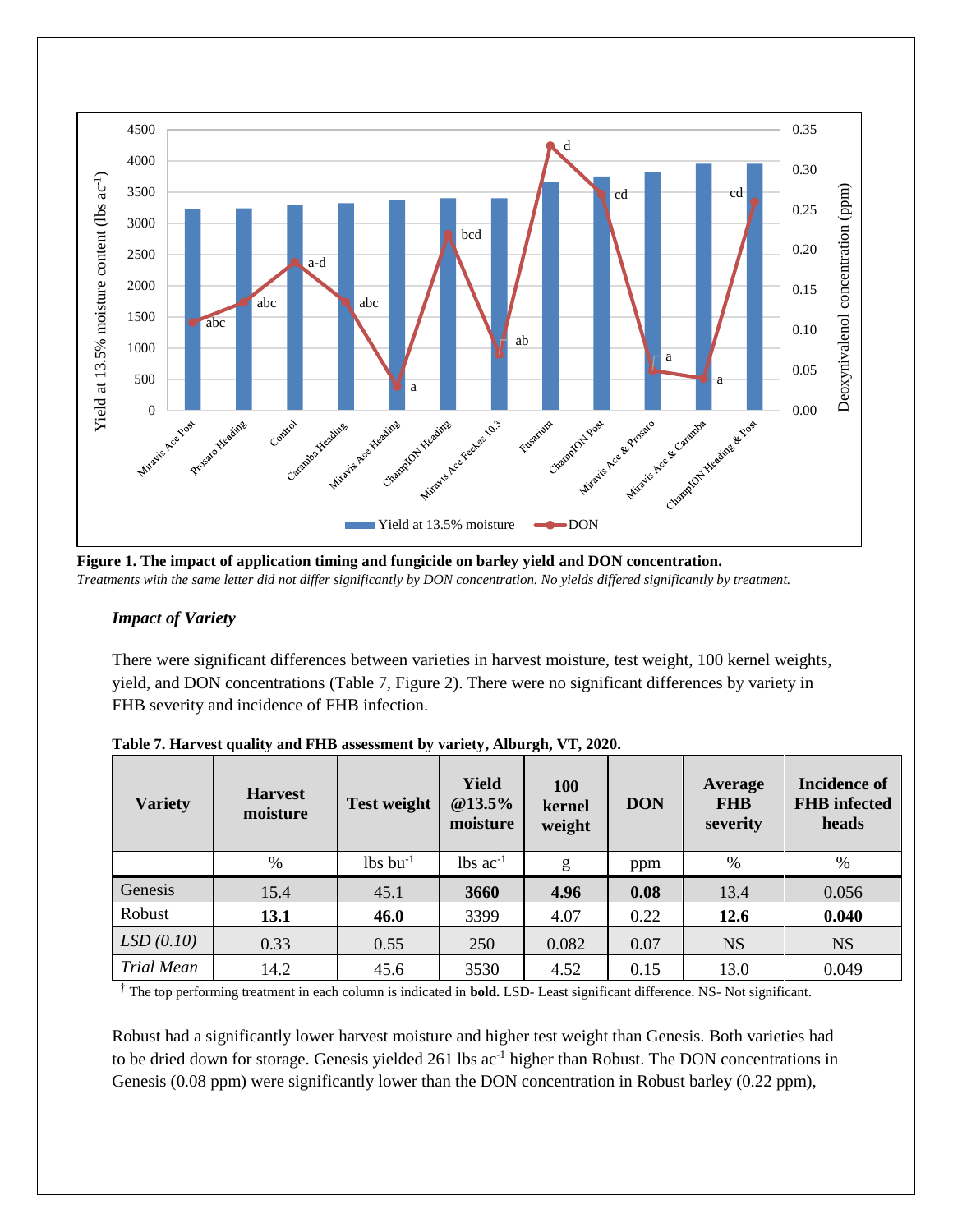although both were well below the FDA threshold of 1 ppm. FHB severity and incidences were similar between the two varieties.



**Figure 2. The impact of variety on barley yield and DON concentration.** *Varieties with different letters varied significantly by DON concentration. No yields differed significantly by treatment.* 

## **DISCUSSION**

Higher levels of *Fusarium* infection and resulting DON vomitoxin concentrations in grain are associated with cool and damp weather conditions at the time of grain fill and heading. While early spring weather was slightly cooler than normal, precipitation was below the 30-year average during the entire growing season, and temperatures were warmer than average at grain fill in June and July. These conditions were not conductive for the development of the DON vomitoxin or other fungal pathogens. There were low DON concentrations throughout all of Northwest Crop  $\&$  Soils' small grains trials, including the fungicide trials. All fungicide applications reduced DON concentrations compared to the plots that were inoculated with *Fusarium* but not treated with fungicides. Some fungicide applications were statistically similar to the *Fusarium* inoculated plots, but that does not mean they would not be effective in a year with higher DON concentrations. These similarities can likely be attributed to the low DON concentrations overall due to the weather conditions. When fungicide applications in this trial are compared, the results of this trial suggest that Miravis Ave applied at heading, whether combined with other products or not, was the most successful at reducing DON in comparison to an uninoculated control. Last year Miravis Ace applications at all timings also had the lowest DON concentrations of the trial. However, it is important to note that the DON test has a detection range of 0.5 to 5 ppm, and all DON results in this trial were lower than the recommended range for accuracy.